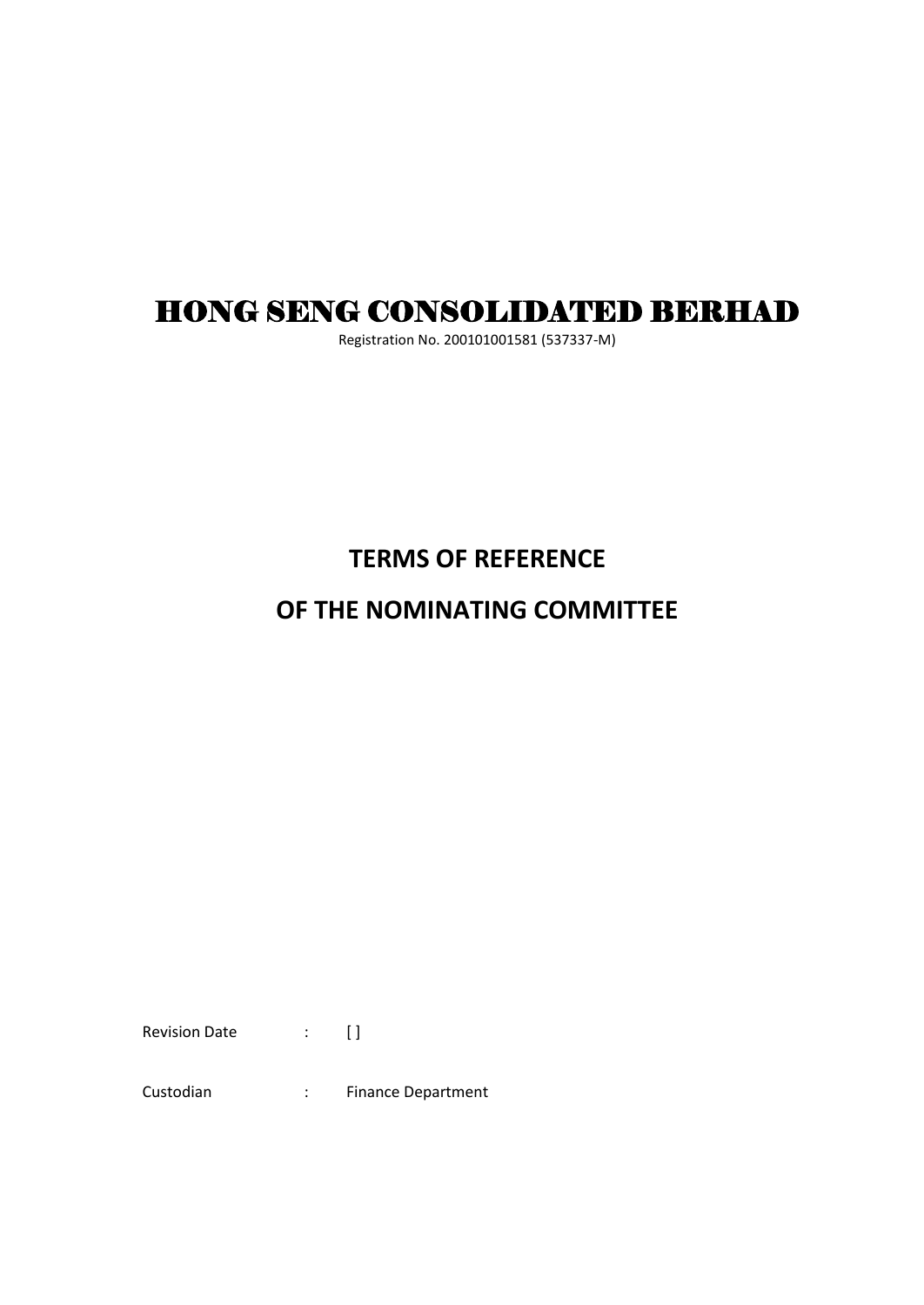#### **1. Members**

The Nominating Committee ("**Committee**") shall be appointed by the Board of Directors ("**Board**") and shall consist of not less than 2 members of which comprising exclusively non-executive directors, a majority of whom shall be independent directors.

In the event of any vacancy in the Committee resulting in the non-compliance of the above, the Company must fill the vacancy within 3 months.

The Board must review the term of office and performance of the Committee and each of its members at least once every 3 years to determine whether such Committee and members have carried out their duties in accordance with their terms of reference.

#### **2. Chairman**

The members of the Committee shall elect a Chairman amongst themselves who shall be an independent director or senior independent director.

#### **3. Functions**

The Committee shall:-

- (a) recommend prospective candidates, as required, to provide an appropriate balance of knowledge, experience and capability from a diverse background, including gender, age and ethnicity to complement the Board;
- (b) consider, in making its recommendations, candidates for directorships proposed by the Executive Directors and, within the bounds of practicability, by any other senior executive or any director or shareholder;
- (c) recommend to the Board, Directors to fill the seats on Board Committees;
- (d) identify, evaluate and recommend candidates for appointment as Company Secretary;
- (e) assess annually the term of office and performance of the Audit Committee and each of its members to determine whether the Audit Committee and members have carried out their duties in accordance with their terms of reference.
- (f) assess annually the effectiveness of the Board as a whole, the other Board Committees and the contribution of each existing individual Director and thereafter, recommend its findings to the Board;
- (g) review annually the structure, size, composition of the Board and/or Board Committees, required mix of skills and experience and other qualities, including core competencies and ability of each Director in carry out their obligations and duties as a director and thereafter, recommend its findings to the Board;
- (h) recommend retiring directors for re-election to the Board, based on the individual Director's annual assessment result to ensure that the performance of the retiring directors is satisfactory; and
- (i) report in the annual report, a statement about the activities of the Committee in the financial year. Such statement must include information of its review to ensure that each of its Directors, Chief Executive or Chief Financial Officer has the required competency to